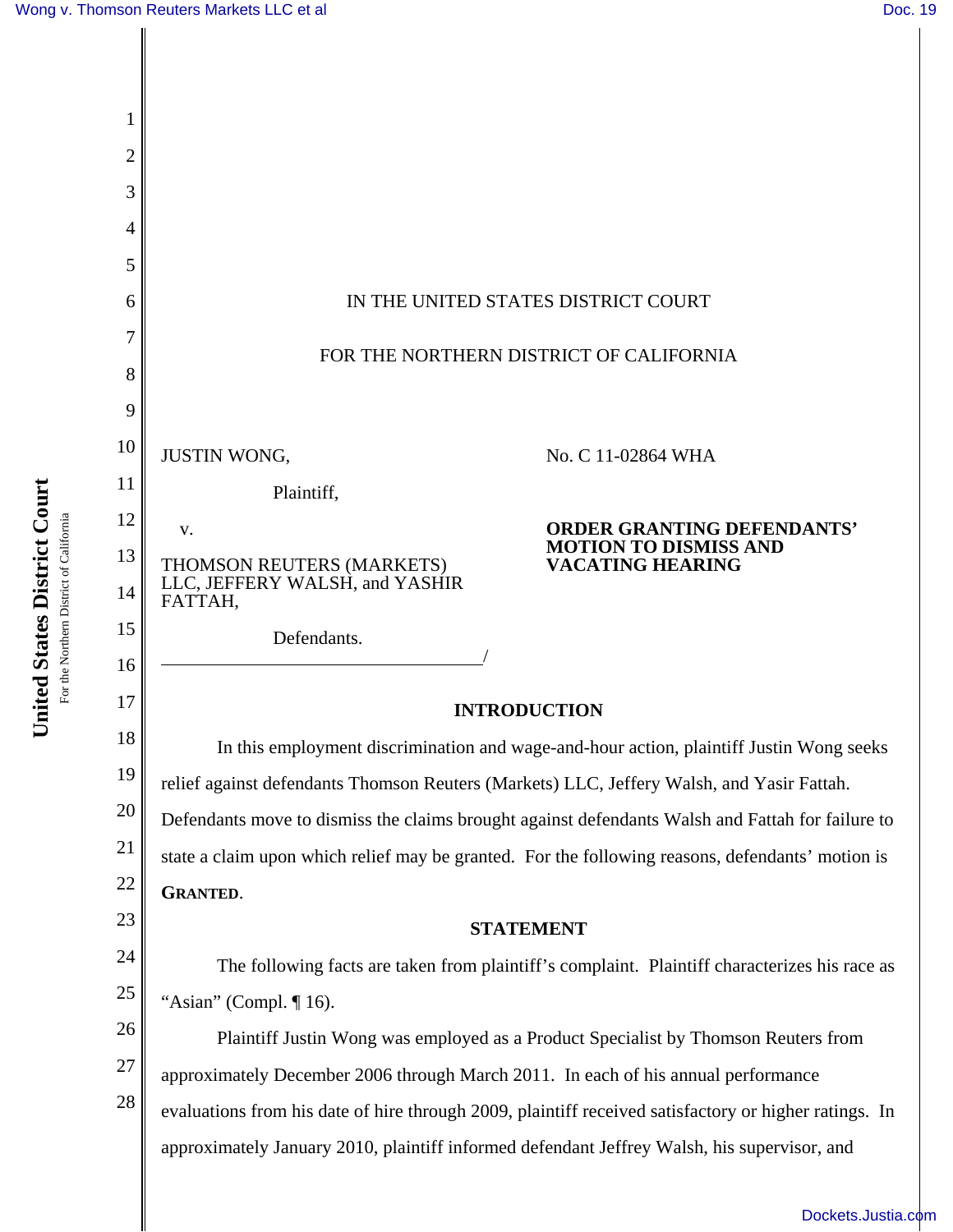2

3

7

defendant Yasir Fattah, the Director of West Coast Operations for defendant Thomson Reuters, that his father had physical disabilities and was experiencing very serious health issues which required plaintiff to take time off to attend to his father's medical needs (Compl.  $\P$ [[2–3, 8–10).

4 5 6 8 9 From the date of his hire until the date of his termination, plaintiff was continually employed by Thomson Reuters and had completed 1,250 hours of service in the 12-month period immediately preceding the date he was entitled to family medical care leaves of absence. Defendants failed to inform plaintiff of his rights under the Family Medical Leave Act or the California Family Rights Act. Plaintiff was "required to utilize" his vacation time to attend to his father's medical needs (Compl. ¶ 11).

10 11 12 13 14 15 16 17 18 Beginning in February 2010, Walsh and Fattah began to criticize plaintiff for excessive time off. In April 2010, Walsh and Fattah issued to plaintiff "a documented verbal warning accusing him of abusing the THOMSON REUTERS' time off policies." Plaintiff was required to produce a doctor's note for any absences due to illness during the period of April 15, 2010 through July 15, 2010, a requirement not applied to other employees. Plaintiff was restricted from working any premium holiday time and limited to a single vacation day during this period and threatened with termination if he took any additional days off for any purpose. Walsh and Fattah also began to "hyperscrutinize" plaintiff's performance and routinely criticized his work product and effort (Compl. ¶ 12).

19 20 21 22 23 24 25 26 27 28 In June 2010, plaintiff first learned of his entitlement to family medical leave to attend his father's medical issues. The next month, Walsh issued to plaintiff a "Mid-Year Check-In" in which he was highly critical of plaintiff's performance. And the next month, plaintiff informed defendants that his mother had been diagnosed with terminal cancer and that he needed time off to attend to her physical disability and serious medical issues. Thereafter, Walsh and Fattah's "hyperscrutiny and hypercriticism" of plaintiff escalated, including Walsh positioning his work station directly across from plaintiff and placing plaintiff on a monitoring program whereby his calls with customers were routinely monitored. Walsh also initiated an investigation into plaintiff's record-keeping. Additionally, Walsh required that if plaintiff needed to take time off to attend to his parents' medical needs that he take such time in half-day increments. Further, Walsh

2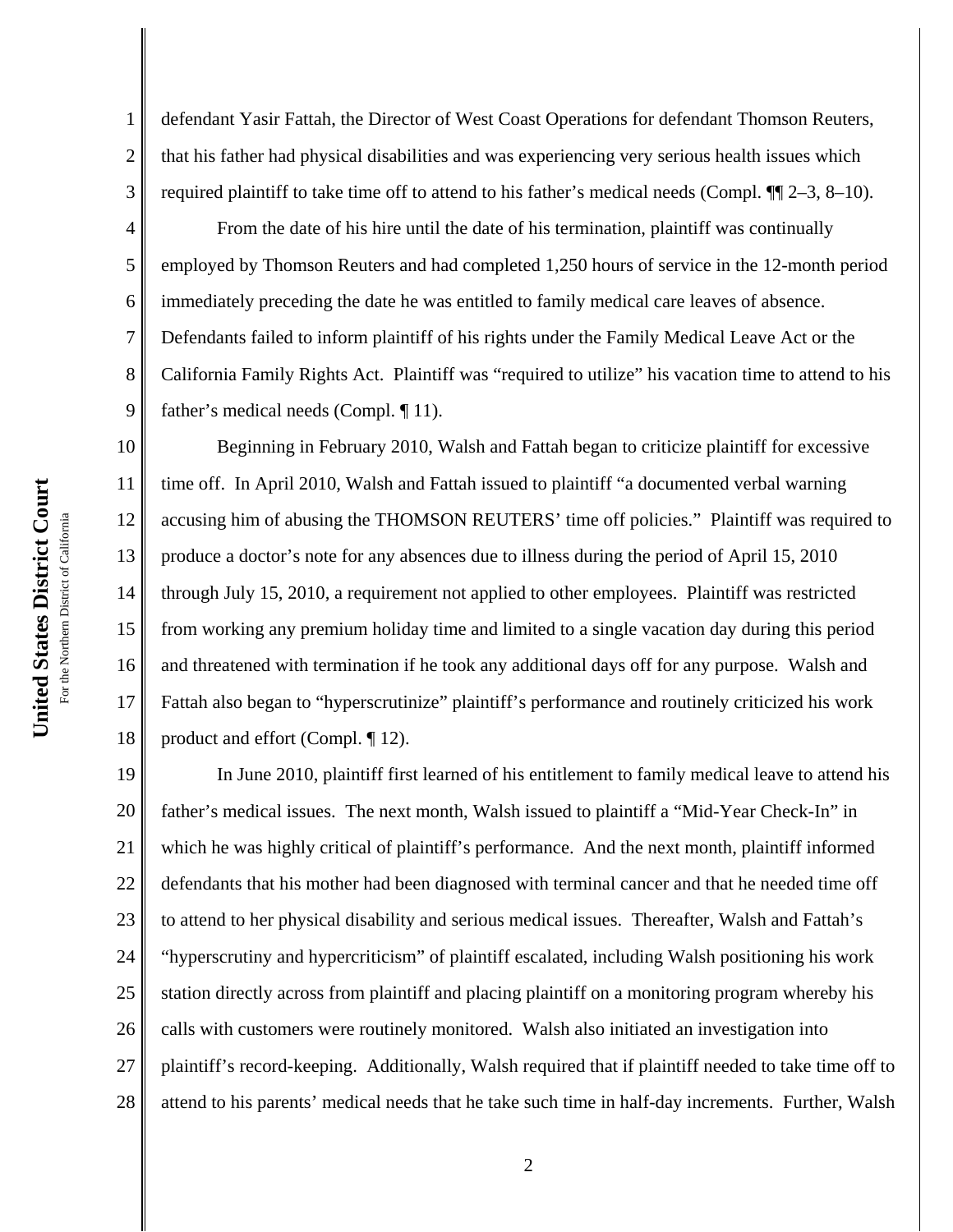4

5

6

7

8

9

10

11

12

13

14

15

1 2 and Fatah repeatedly refused to allow plaintiff time off to attend to his parents' medical issues (Compl. ¶¶ 13–15).

In December 2010, plaintiff filed a complaint with the Department of Fair Employment and Housing alleging discrimination on the basis of his race and denial of family medical leave (Compl. ¶ 16).

At the beginning of 2011, Walsh criticized plaintiff for calling his mother too frequently and restricted the frequency of his bathroom breaks, despite the fact that plaintiff had a doctor's note explaining his need to use the bathroom more frequently due to stress. Walsh issued plaintiff a "highly critical" 2010 performance review that alleged plaintiff had engaged in fraudulent record-keeping. Walsh and Fattah issued to plaintiff a "Written Warning for Misconduct," which was reviewed and approved by Thomson Reuters' human resources department. Plaintiff repeatedly complained to human resources and requested intervention to remedy the conduct reviewed herein but "nothing was done." On approximately March 24 of this year, plaintiff was selected for termination, though there were other employees "in his job classification who had less seniority" (Compl. ¶¶ 17–21).

16 17 18 19 20 21 22 23 In May, plaintiff filed charges against defendants with the Department of Fair Employment and Housing. On the same day, the Department issued to plaintiff Right to Sue notices (Compl. ¶¶ 23–24). The next day, plaintiff filed this complaint in state court. Defendants removed the action on the basis of diversity jurisdiction and asserting fraudulent joinder. Plaintiff did not move to remand. The complaint asserts eleven claims against Thomson Reuters and names defendants Walsh and Fattah in two of those claims: violation of the California Family Rights Act by retaliation (claim one), and harassment in violation of the Fair Employment and Housing Act (claim four).

24 25 Defendants now move to dismiss the complaint as against the individual defendants, Walsh and Fattah, for failure to state a claim against them.

26

27 28 To survive a motion to dismiss, a complaint must contain sufficient factual matter, accepted as true, to state a claim for relief that is plausible on its face. FRCP 12(b)(6); *Ashcroft v.*

3

**ANALYSIS**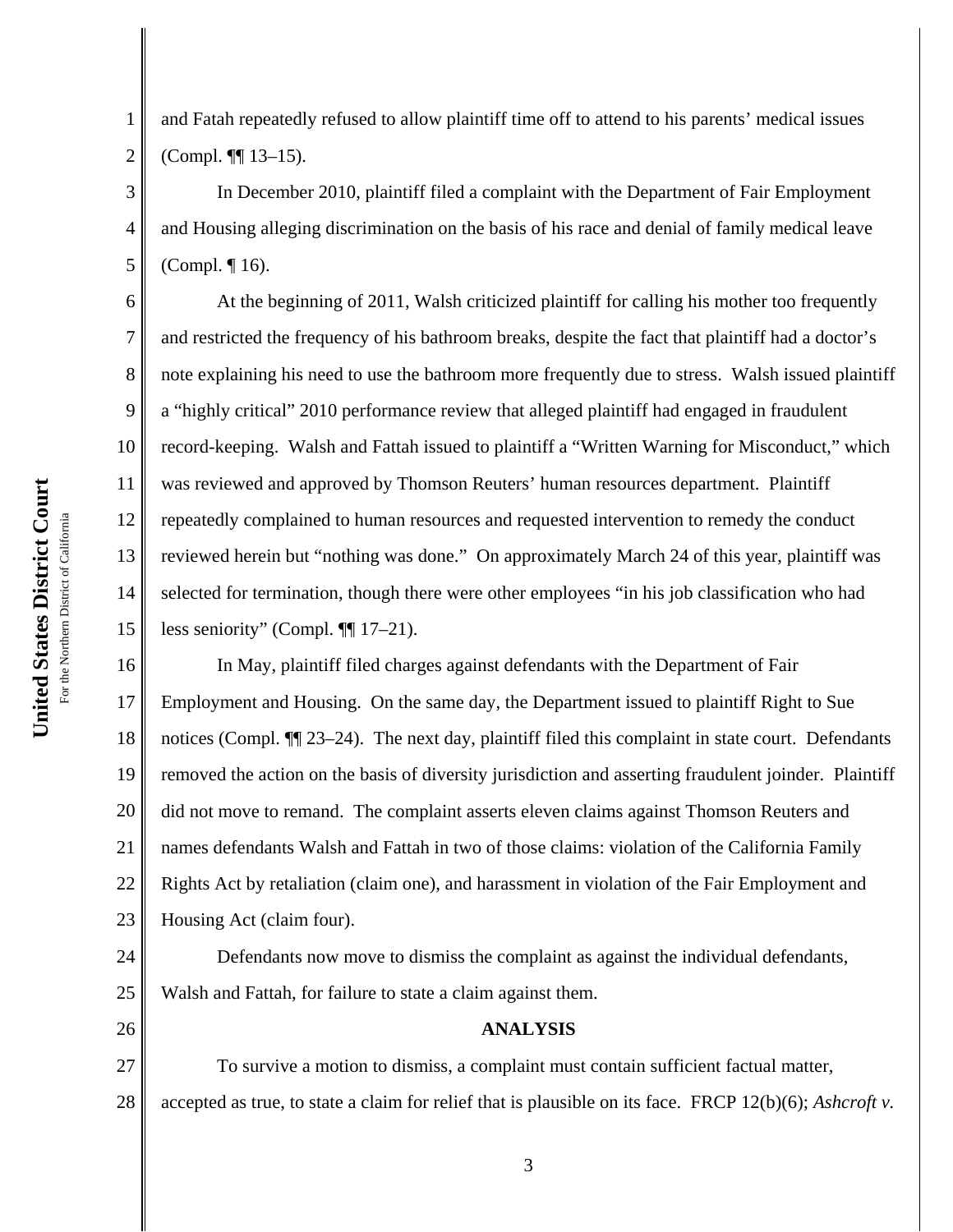2 3 4 5 6 7 *Iqbal*, 129 S. Ct. 1937, 1949 (2009). A claim is facially plausible when there are sufficient factual allegations to draw a reasonable inference that the defendants are liable for the misconduct alleged. While a court "must take all of the factual allegations in the complaint as true," it is "not bound to accept as true a legal conclusion couched as a factual allegation." *Id.* at 1949–50 (quoting *Bell Atl. Corp. v. Twombly*, 550 U.S. 544, 555 (2007)). "[C]onclusory allegations of law and unwarranted inferences are insufficient to defeat a motion to dismiss for failure to state a claim." *Epstein v. Wash. Energy Co.*, 83 F.3d 1136, 1140 (9th Cir. 1996) (citation omitted).

8

1

## **1. RETALIATION IN VIOLATION OF THE CALIFORNIA FAMILY RIGHTS ACT.**

9 10 11 12 Plaintiff's California Family Rights Act retaliation claim against defendants Walsh and Fattah fails because pursuant to the plain meaning of the Act only employers can be held liable under the Act. CAL. GOV'T CODE 12945.2(l). Plaintiff makes a number of unavailing arguments for why the Family Rights Act should apply against individual supervisors as well as employers.

13 14 15 16 17 *First*, plaintiff contends that because many provisions of the Family Rights Act were amended to "parallel" the federal Family Medical Leave Act, which allows personal liability against individual supervisors, 29 U.S.C. 2611(4)(A)(ii)(1), the California Act should permit retaliation claims to be asserted against individual supervisors as well. Under the plain meaning of the California Act, however, individual supervisors cannot be sued for retaliation.

The California Act limits liability solely to the employer. California Government Code Section 12945.2(l) provides:

19 20

It shall be an unlawful employment practice for an employer to refuse to hire, or to discharge, fine, suspend, expel, or discriminate against, any individual because of . . . (1) An individual's exercise of the right to family care and medical leave provided by subdivision  $(a)$ <sup>1</sup>

23 24 25 "Employer" is defined as "any person who directly employs 50 or more persons to perform services for a wage or salary" (or the State). CAL. GOV'T CODE  $12945.2(c)(2)(A)$ . Under the plain meaning of the statute, individual supervisors cannot be sued for retaliation under the Act.

26

18

21

22

27 28 <sup>1</sup> Subdivision (a) creates a general prohibition "for any employer . . . to refuse to grant a request by any employee with more than 12 months of service with the employer, and who has at least 1,250 hours of service with the employer during the previous 12-month period, to take up to a total of 12 workweeks in any 12-month period for family care and medical leave."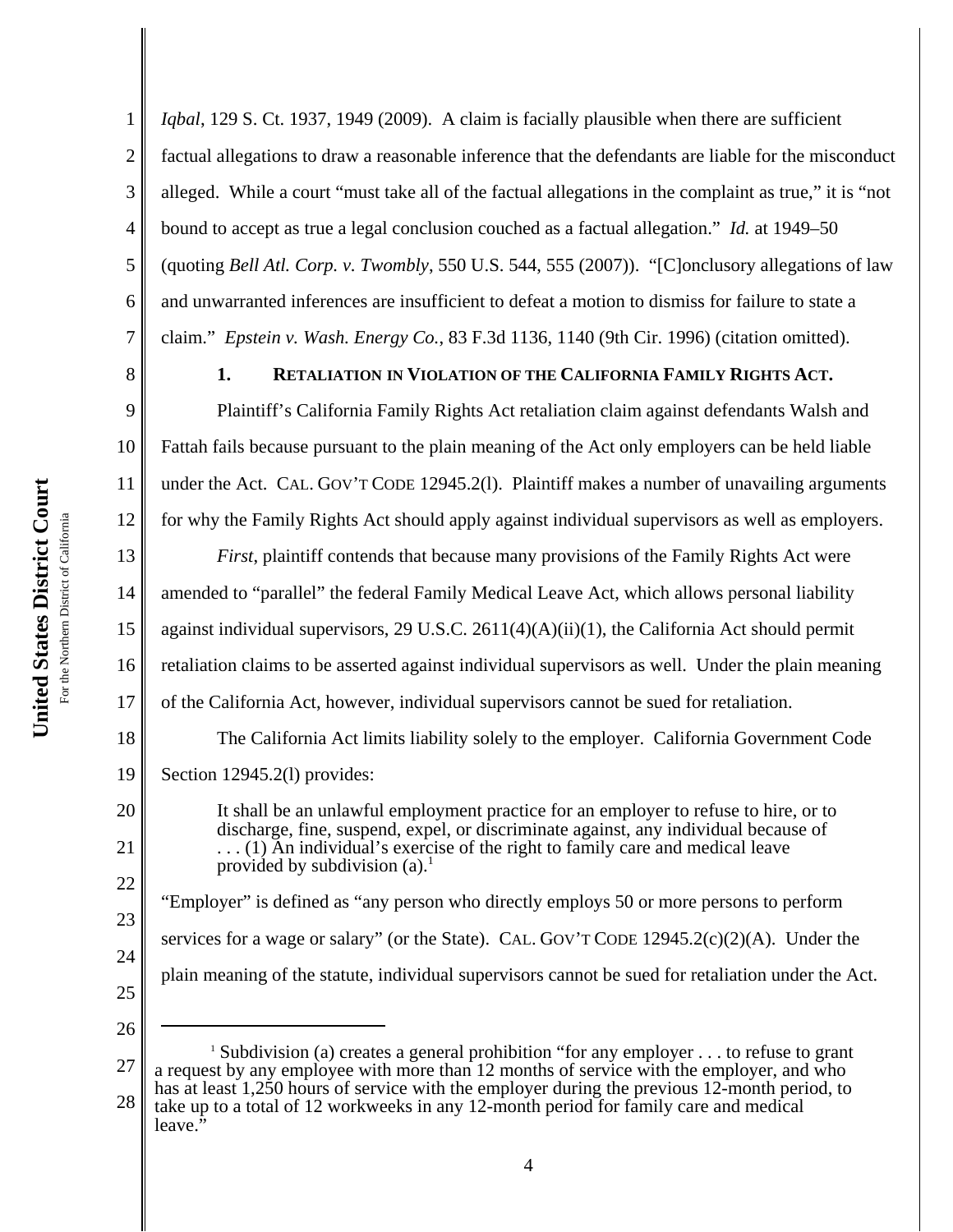2

3

4

5

6

7

8

9

14

Because defendants Walsh and Fattah were plaintiff's supervisors and not his employer, they therefore cannot be held liable under the Act. The language of the federal Family Medical Leave Act does not change this fact.

*Second*, plaintiff argues that a regulation promulgated by the California Fair Employment and Housing Commission dictates that individual supervisors can be held liable for retaliation under the California Family Rights Act. The regulation provides, in pertinent part, "it shall be an unlawful employment practice for *any person* to discharge, fine, suspend, expel, punish, refuse to hire, or otherwise discriminate against any individual . . . because that individual has . . . exercised his or her right to CFRA leave." CAL. CODE REGS. tit. 2, § 7297.7 (emphasis added).

10 11 12 Courts "assign great weight to the interpretations an administrative agency like the [Commission] gives to the statutes under which it operates, although ultimately statutory interpretation is a question of law the courts must resolve." *Reno v. Baird*,

13 18 Cal. 4th 640, 660 (1998). The Commission's regulation cannot counteract the clear language of the statute, which limits liability for retaliation under the Act to employers.

15 16 17 18 19 20 21 22 23 24 Plaintiff's interpretation of the Commission's regulation impermissibly extends the scope of the statute. The Commission, "has no discretion to promulgate regulations that are inconsistent with the governing statute, in that they alter or amend the statute or enlarge or impair its scope." *Colmenares v. Braemar Country Club, Inc.*, 29 Cal. 4th 1019, 1021 (2001). Plaintiff's substitution of the Commission's regulation would enlarge the scope of the Act's retaliation provision to include individual supervisors and managers, but such an interpretation is inconsistent with the statute's plain language indicating that only "employers" are subject to liability and specifically defining "employers" to exclude such managers. As plaintiff's interpretation of the Commission's regulation counteracts the clear language of the Act, this order cannot allow the retaliation claim to proceed against the individual defendants on this basis.

*Third*, plaintiff invokes several decisions by federal district courts in California resolving motions to *remand* and considering whether individual defendants were fraudulently joined to

27 28

25

26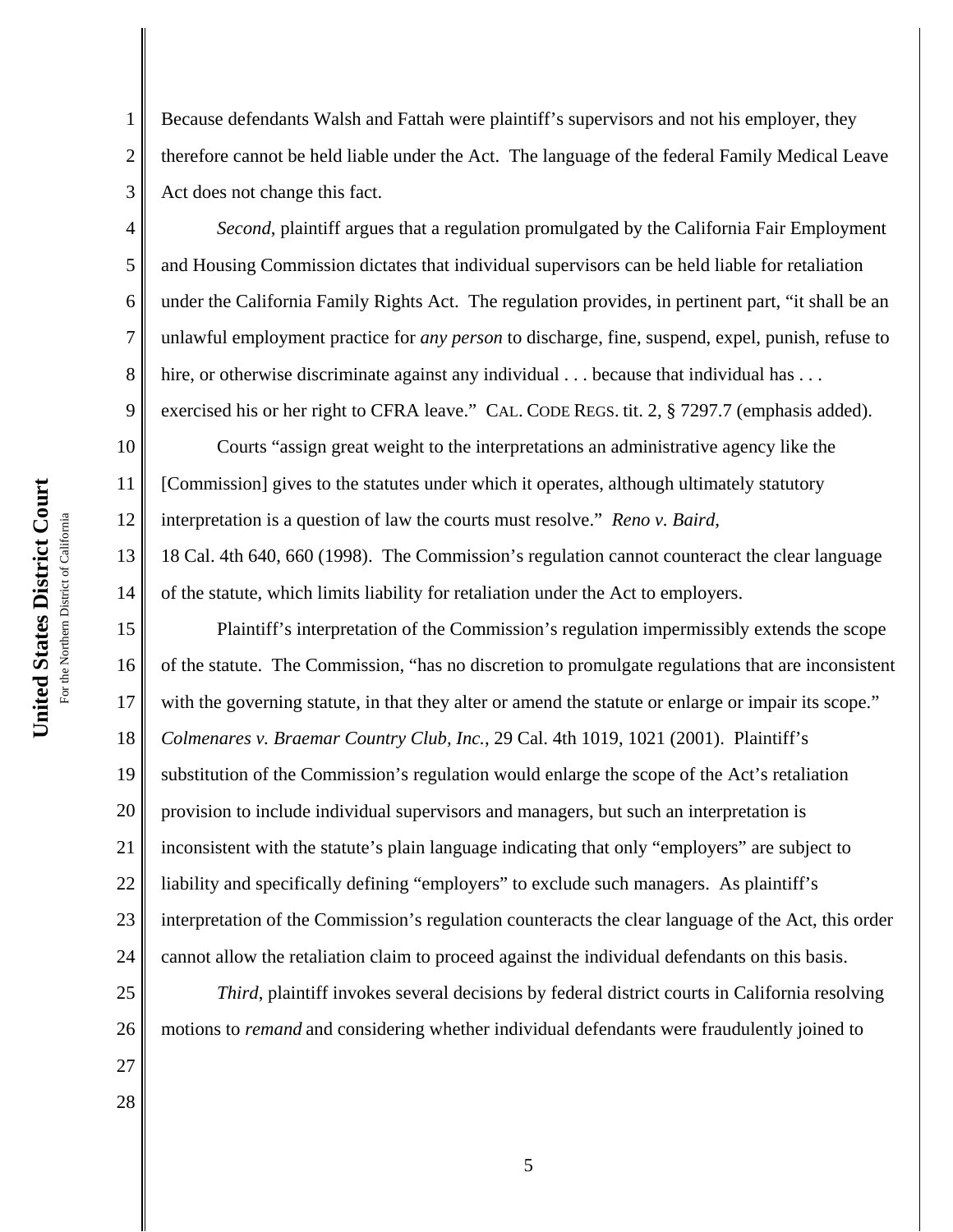1 2 3 4 5 6 7 8 9 10 11 12 13 14 15 16 17 18 defeat federal diversity jurisdiction for California Family Rights Act claims.<sup>2</sup> Such decisions obviously apply a different standard than the one at issue here — again, plaintiff chose to not move to remand. On the other hand, federal district court decisions considering motions to *dismiss* individual defendants from such claims — the procedural posture we have here uniformly grant such motions based on the plain language of the Act. *See, e.g.*, *Herrera v. Pepsi Bottling Grp., Inc.*, No. CIV S-10-2124 GGH, 2010 U.S. Dist. LEXIS 121480, at \*12 (E.D. Cal. Nov. 1, 2010); *Corrales v. United Rentals, Inc.*, No. CV 10-2520 GAF (RCx), 2010 U.S. Dist. LEXIS 58370, at \*6 (C.D. Cal. May 28, 2010); *Bedwell v. Fish & Richardson, P.C.*, NO. 07CV00065 WQH (JMA), 2008 U.S. Dist. LEXIS 60345, at \*8 (S.D. Cal. Aug. 6, 2008); *McLaughlin v. Solano County*, No. 2:07-cv-02498-MCE-GGH, 2008 U.S. Dist. LEXIS 64457, at \*6–7 (E.D. Cal. July 28, 2008).<sup>3</sup> Indeed, California law clearly holds that individual defendants cannot be held liable under the Act. *See Nazir v. United Airlines, Inc.*, 178 Cal. App. 4th 243, 287 (2009) ("There is, however, no individual liability for retaliation."). Plaintiff argues that the brevity with which the Act is discussed in the *Nazir* decision renders its definitive language less persuasive. Not so. *See also Jones v. Lodge at Torrey Pines P'ship*, 42 Cal. 4th 1158, 1173 (2008) (holding nonemployer individuals not personally liable for their role in retaliation). Accordingly, plaintiff's California Family Rights Act claim (claim one) against Walsh and Fattah is **DISMISSED** for failure

20

19

to state a claim upon which relief may be granted.

<sup>21</sup> 22 23 24 25 26 <sup>2</sup> To this end, plaintiff requests judicial notice of two minute orders deciding motions to remand: *Ofelia Garcia v. Alta-Dena Certified Dairy LLC et al.*, Case No. 2:10-cv-05062-RGK-FFM (C.D. Cal. Oct. 22, 2010), and *Kimberly Suba v. W W Grainger Inc et al.*, Case No. 5:08-cv-00393-VAP-OP (C.D. Cal. July 29, 2008) (Dkt. No. 14). Plaintiff's request is **GRANTED,** and the Court takes judicial notice of the existence and content of, but not of the truth of the matters contained within, the minute orders. The existence and content of the documents are capable of ready and accurate determination by resort to sources the accuracy of which cannot be reasonably questioned. FRE 201(b); *see also United States ex rel. Robinson Rancheria Citizens Council v. Borneo, Inc.*, 971 F.2d 244, 248 (9th Cir. 1992) (taking judicial notice of court filings in other cases related to matter under consideration).

<sup>27</sup> 28 <sup>3</sup> This order notes that plaintiff's opposition brief argues that defendants Walsh and Fattah were not fraudulently joined and therefore that removal was improper. Plaintiff did not, however, move to remand and has, as found herein, failed to state a claim against Walsh and Fattah upon which relief may be granted.